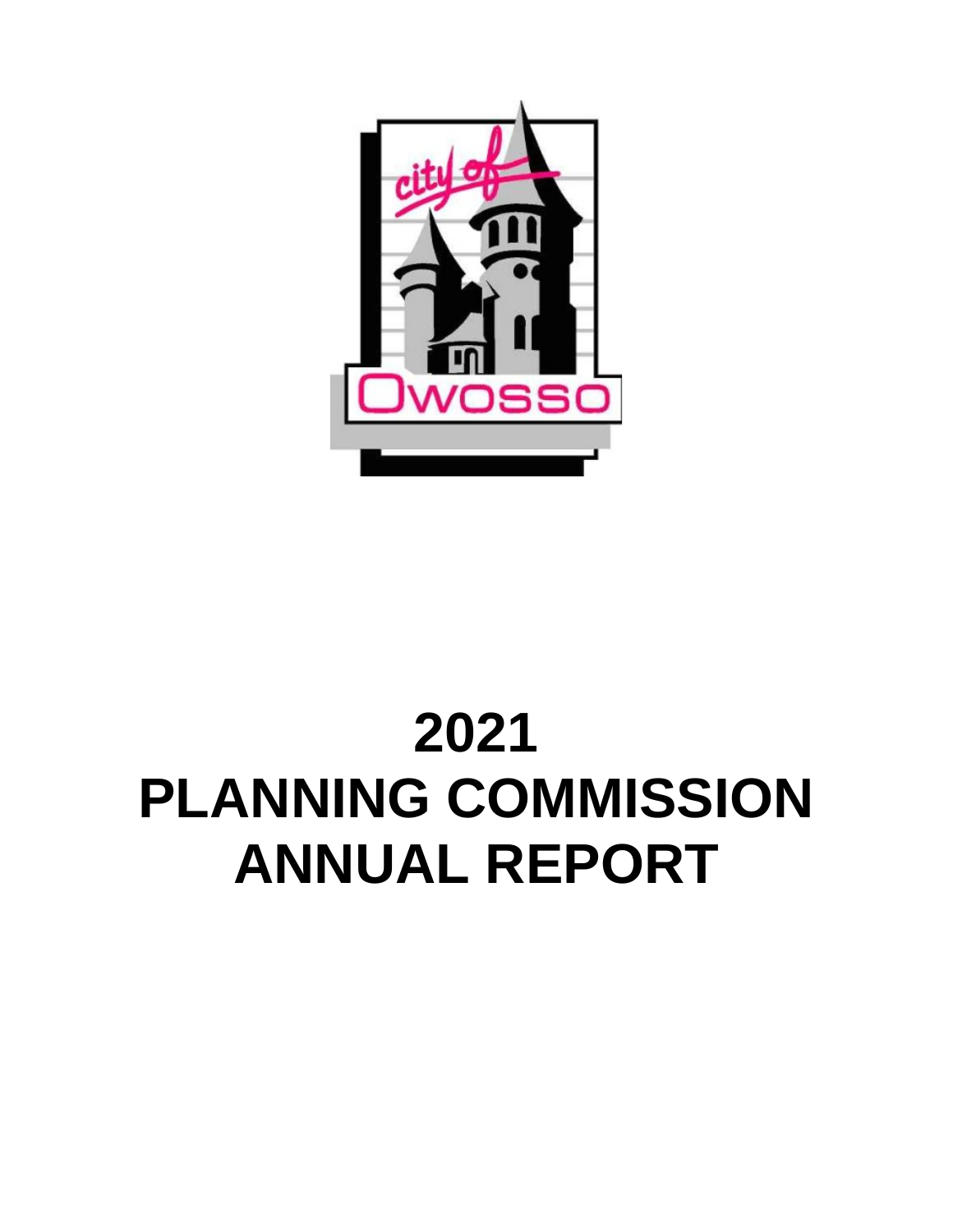| <b>PLANNING COMMISSION</b> |                                                                                            |                          |                                          |                           |                    |   |                   |                           |                     |          |                     |        |
|----------------------------|--------------------------------------------------------------------------------------------|--------------------------|------------------------------------------|---------------------------|--------------------|---|-------------------|---------------------------|---------------------|----------|---------------------|--------|
|                            | 1. MEMBERSHIP                                                                              |                          |                                          |                           |                    |   |                   |                           |                     |          |                     |        |
| <b>MEMBER</b>              |                                                                                            |                          |                                          |                           | <b>TITLE</b>       |   |                   |                           | <b>TERM EXPIRES</b> |          |                     |        |
|                            | <b>William Wascher</b>                                                                     |                          |                                          | Chair                     |                    |   |                   | 06-30-2024                |                     |          |                     |        |
|                            | Francis Livingston                                                                         |                          |                                          | Vice Chair                |                    |   | 06-30-2024        |                           |                     |          |                     |        |
| Janae Fear                 |                                                                                            |                          |                                          |                           | Secretary          |   |                   | 06-30-2024                |                     |          |                     |        |
| <b>Tara Jenkins</b>        |                                                                                            |                          |                                          |                           | Commissioner       |   |                   |                           | 06-30-2022          |          |                     |        |
| Daniel Law                 |                                                                                            |                          |                                          |                           | <b>Council Rep</b> |   |                   |                           | 11-12-2024          |          |                     |        |
| <b>Tadd Morris</b>         |                                                                                            |                          |                                          |                           | Commissioner       |   |                   |                           | 06-30-2023          |          |                     |        |
|                            | Linda Robertson                                                                            |                          |                                          |                           | Commissioner       |   |                   |                           | 06-30-2022          |          |                     |        |
|                            | <b>Thomas Taylor</b>                                                                       |                          |                                          |                           | ZBA Rep.           |   |                   |                           | 06-30-2023          |          |                     |        |
| Pete Yerian                |                                                                                            |                          |                                          |                           | Commissioner       |   |                   |                           |                     |          | Resigned 08/27/2021 |        |
|                            | 2. ATTENDANCE $(X = PRESENT)$                                                              |                          |                                          |                           |                    |   |                   |                           |                     |          |                     |        |
|                            | Wascher                                                                                    | Fear                     | <b>Jenkins</b>                           |                           | Law                |   | Livingston        | <b>Morris</b>             | <b>Robertson</b>    |          | <b>Taylor</b>       | Yerian |
| Jan                        | X                                                                                          | X                        |                                          |                           | Χ                  |   | X                 | X                         |                     |          |                     | X      |
| Feb                        | X                                                                                          | X                        | X                                        |                           | X                  |   | X                 | X                         | X                   |          |                     |        |
| Mar                        | $\mathsf X$                                                                                | X                        |                                          |                           | X                  |   | X                 | X                         | $\sf X$             |          | X                   | X      |
| Apr                        | X                                                                                          | $\sf X$                  |                                          |                           | X                  |   | X                 |                           | X                   |          | X                   |        |
| <b>May</b>                 | X                                                                                          |                          |                                          |                           | X                  |   | X                 | X                         | X                   |          |                     |        |
| Jun                        |                                                                                            |                          | NO MEETING-LACK OF ITEMS                 |                           |                    |   |                   |                           |                     |          |                     |        |
| Jul                        | X                                                                                          | X                        | X                                        |                           | X                  |   | X                 |                           |                     |          | X                   |        |
| Aug                        |                                                                                            |                          |                                          |                           |                    |   |                   | NO MEETING-LACK OF QUORUM |                     |          |                     |        |
| <b>Sept</b>                | X                                                                                          | X                        | X<br>X                                   |                           | X                  | X |                   | X                         |                     | Resigned |                     |        |
| Oct                        |                                                                                            | NO MEETING-LACK OF ITEMS |                                          |                           |                    |   |                   |                           |                     |          |                     |        |
| <b>Nov</b>                 | X                                                                                          | X                        |                                          |                           | X                  |   |                   | X                         | X                   |          | X                   |        |
| <b>Dec</b>                 | X                                                                                          | X                        |                                          |                           | X                  |   | X                 | X                         | X                   |          | X                   |        |
|                            |                                                                                            |                          |                                          |                           |                    |   |                   |                           |                     |          |                     |        |
| 3.                         | <b>MEETINGS</b> (4 <sup>th</sup> Monday of each month at 6:30 p.m.)<br><b>Meeting Date</b> | <b>Agenda Items</b>      |                                          |                           |                    |   |                   |                           |                     |          |                     |        |
| January 25                 |                                                                                            |                          | Site Plan Review - new                   |                           |                    |   |                   | South St/Krouse Rd        |                     |          | Approved            |        |
|                            |                                                                                            |                          | construction for marihuana               |                           |                    |   |                   |                           |                     |          |                     |        |
|                            |                                                                                            | grow                     |                                          |                           |                    |   |                   |                           |                     |          |                     |        |
|                            |                                                                                            | $\bullet$                |                                          | 2020 Planning Commission  |                    |   | <b>Review</b>     |                           |                     | Approved |                     |        |
|                            |                                                                                            | Report                   |                                          |                           |                    |   |                   |                           |                     |          |                     |        |
|                            | February 22                                                                                | $\bullet$                |                                          | 2021-2027 Capital         |                    |   | Review            |                           | Approved            |          |                     |        |
| March 22                   |                                                                                            |                          |                                          | Improvement Plan          |                    |   | <b>Review</b>     |                           |                     |          |                     |        |
|                            |                                                                                            | $\bullet$<br>Center      |                                          | Site Plan Review - Garden |                    |   |                   |                           | Approved            |          |                     |        |
| April 26                   |                                                                                            | $\bullet$                | <b>Master Plan</b>                       | <b>Public Hearing</b>     |                    |   |                   | Held the public hearing   |                     |          |                     |        |
|                            |                                                                                            |                          |                                          |                           |                    |   |                   |                           | and the Commission  |          |                     |        |
|                            |                                                                                            |                          |                                          |                           |                    |   |                   | tabled voting on the      |                     |          |                     |        |
|                            |                                                                                            |                          |                                          |                           |                    |   |                   |                           | Master Plan         |          |                     |        |
| May 24                     |                                                                                            | $\bullet$                | <b>Master Plan</b>                       |                           |                    |   | Adoption          |                           |                     |          | Approved            |        |
| June 28                    |                                                                                            | $\bullet$                | Meeting Cancelled - Lack of agenda items |                           |                    |   |                   |                           |                     |          |                     |        |
| July 26                    |                                                                                            | $\bullet$                | Site Plan Review - new                   |                           |                    |   |                   | 1465 McMillan             |                     |          | Approved            |        |
|                            |                                                                                            |                          | construction for marihuana               |                           |                    |   |                   |                           |                     |          |                     |        |
| August 23                  |                                                                                            | grow<br>$\bullet$        | Meeting Cancelled - Lack of quorum       |                           |                    |   |                   |                           |                     |          |                     |        |
|                            | September 27                                                                               | $\bullet$                | Rezoning (R-1 to RM-1)                   |                           |                    |   | <b>702 S Park</b> |                           |                     |          | Approved            |        |
|                            |                                                                                            | $\bullet$                | Rezoning (R-2 to RM-1)                   |                           |                    |   |                   | 703 S Washington          |                     |          | Approved            |        |
|                            |                                                                                            |                          |                                          |                           |                    |   |                   |                           |                     |          |                     |        |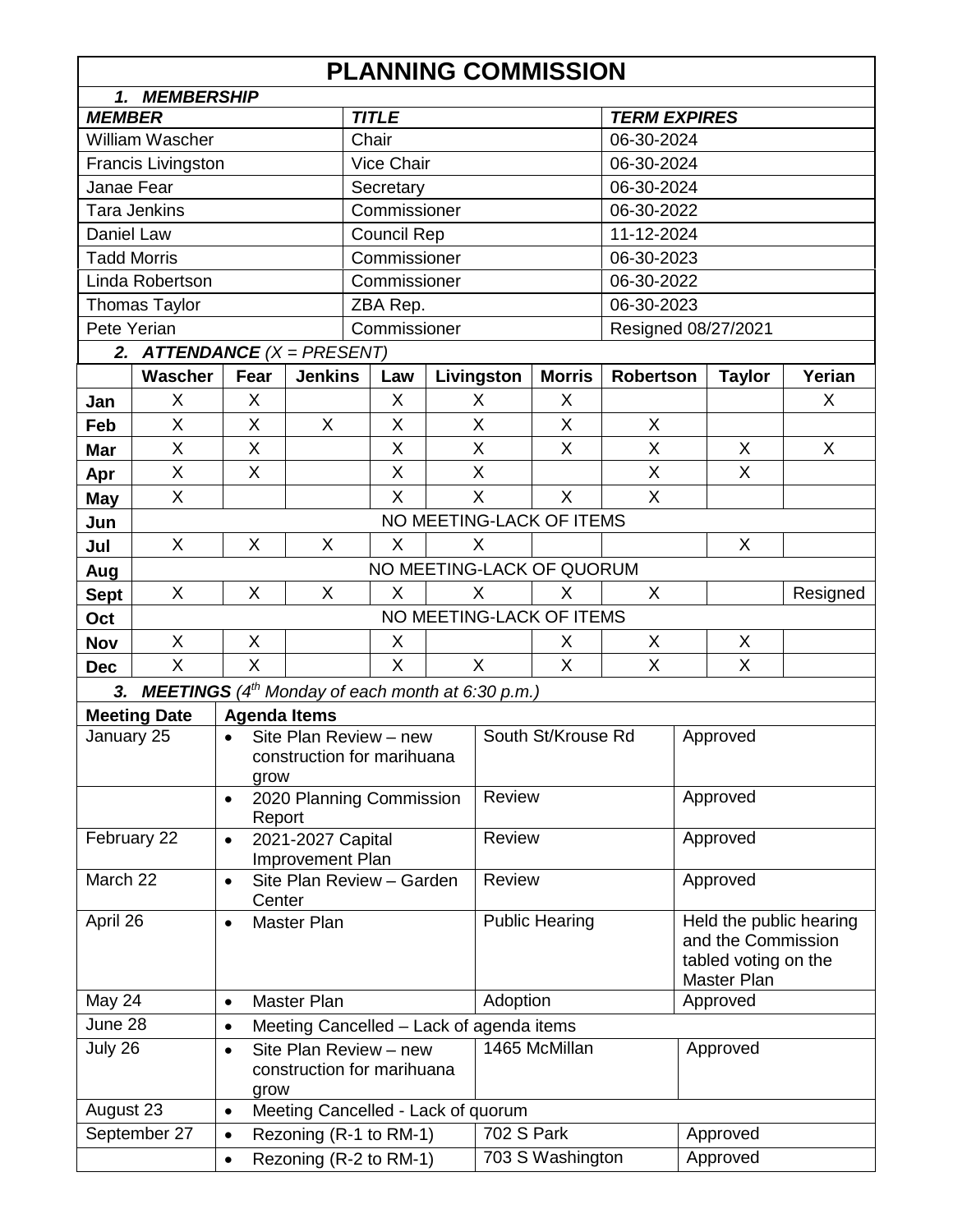|             | Rezoning (R-2 to RM-1)<br>$\bullet$                                                                                                        | 715 S Washington                                                   | Approved                                                     |
|-------------|--------------------------------------------------------------------------------------------------------------------------------------------|--------------------------------------------------------------------|--------------------------------------------------------------|
|             | Rezoning (R-2 to RM-1)<br>٠                                                                                                                | 803 S Washington                                                   | Approved                                                     |
|             | Site Plan Review -<br>$\bullet$<br>renovations to existing<br>buildings for marihuana<br>grow                                              | 403 State                                                          | Approved                                                     |
|             | Marihuana - keep the<br>٠<br>current number of licenses<br>for retail or increase<br><b>Add Excess Grow License</b><br>to the list allowed | Voted to keep the<br>current number of<br>licenses for retail at 4 | Approved adding<br><b>Excess Grow License</b><br>(unlimited) |
| October 25  | Meeting Cancelled – lack of agenda items<br>٠                                                                                              |                                                                    |                                                              |
| November 22 | Rezoning (B-3 to I-1)<br>٠                                                                                                                 | 108 N Chipman                                                      | Approved                                                     |
| December 13 | Site Plan Review - new<br>$\bullet$<br>construction and<br>renovations to existing<br>structures for marihuana<br>grow                     | 1410/1420 Hathaway                                                 | Approved                                                     |
|             | <b>4. MASTER PLAN REVIEW</b>                                                                                                               |                                                                    |                                                              |

The Master Plan was adopted by the Planning Commission and the City Council in June 2021. Following the plan's adoption, the city hired a consultant to lead City Council and staff through three strategic planning sessions (two have been completed) centered on the Master Plan. One of the outcomes from these sessions was staff correlating Council agenda items with Master Plan Goals. Each agenda item now clearly states which Master Plan goals it will work toward. This keeps the Master Plan and the identified goals front and center as the city moves forward.

Although it is too soon to assess Master Plan progress in-depth, the city has made several significant strides. CIP Planning was hired to assist with a Zoning Ordinance rewrite. Having the Zoning Ordinance aligned with the Master Plan will be instrumental in helping the city achieve its goals. The city has pursued Safe Routes to School funding to enhance walkable neighborhoods. A developer was located for the former church property at Washington and Monroe Streets, and the property was successfully rezoned to accommodate reuse of the church for apartments with additional units built around it.

| around it.     |                                                                                          |
|----------------|------------------------------------------------------------------------------------------|
|                | <b>Master Plan Goals:</b>                                                                |
| ٠              | Goal 1: Protect health, safety, and general wellbeing of the community                   |
| $\blacksquare$ | Goal 2: Provide excellent customer service to residents and investors                    |
| $\blacksquare$ | Goal 3: Maintain fiscal responsibility and sustainability                                |
|                | Goal 4: Identify, preserve, and enhance the community's character                        |
|                | Goal 5: Increase quality of life and quality of place for all                            |
|                | Goal 6: Boost local economy                                                              |
|                | Goal 7: Strengthen public and private partnerships                                       |
|                | 5. ECONOMIC DEVELOPMENT STRATEGY REVIEW                                                  |
|                | The Economic Development Strategy was adopted as part of the Master Plan by the Planning |
|                | Commission and City Council in June 2021.                                                |
|                | Steps the City has taken towards achieving economic development goals include:           |
|                | Continuing to work toward Redevelopment Ready Community Certification                    |
|                | The city is in the process of a Zoning Ordinance rewrite                                 |
|                | The city has hired a second code enforcement staff member                                |
|                | The city has created and maintains an online Guide to Development                        |
|                | The city continues to partner with the Shiawassee Economic Development                   |
|                | Partnership                                                                              |
|                |                                                                                          |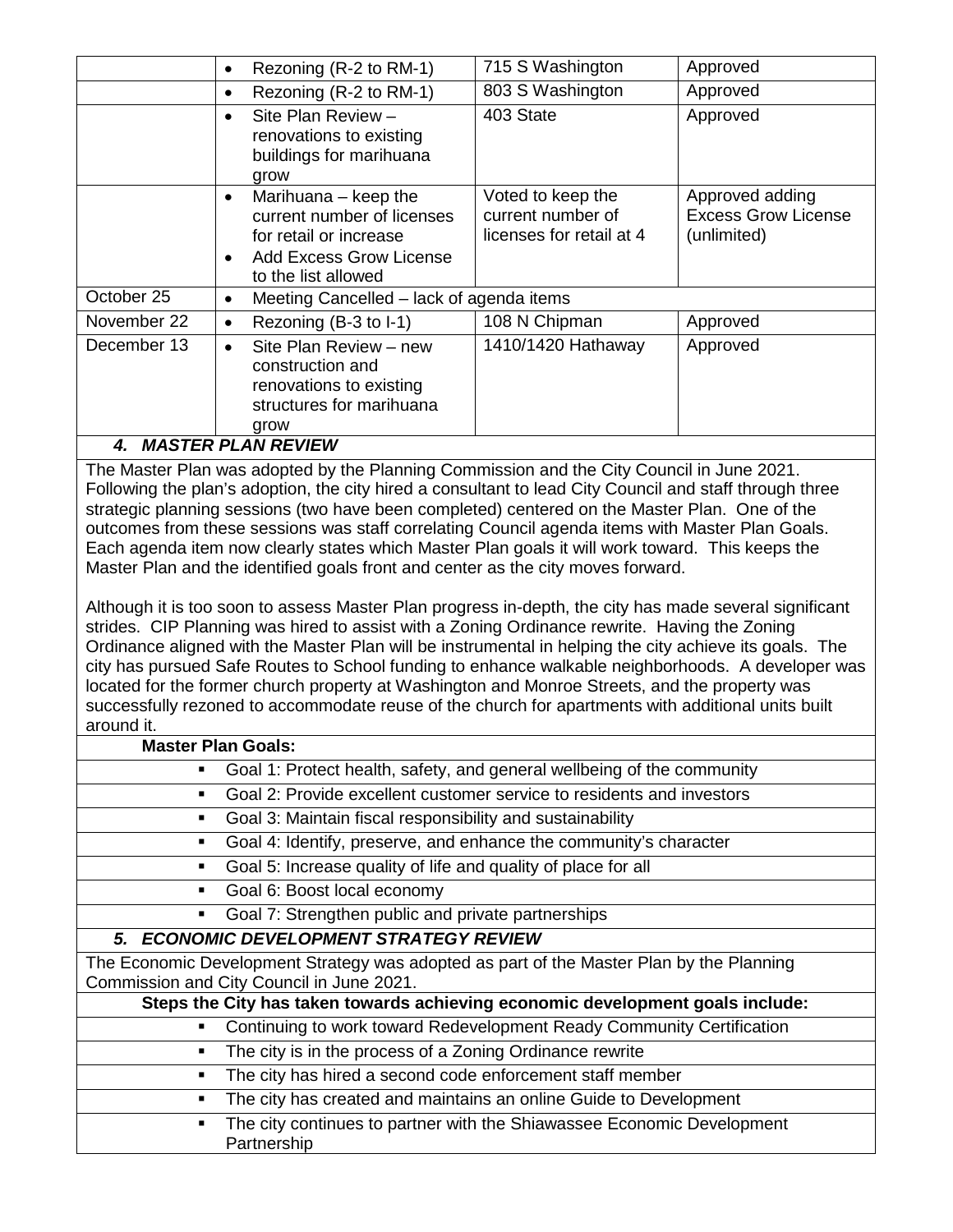#### *6. ZONING ORDINANCE AMENDMENTS*

#### **a. Zoning Ordinance:**

June 2021 – the city contracted with CIB Planning to rewrite the zoning ordinance. This is about a 15-18 month process.

#### **b. Rezoning Requests:**

| <b>Address:</b>  | <b>Rezoning Request:</b> | Status:  |  |  |  |  |  |
|------------------|--------------------------|----------|--|--|--|--|--|
| 702 S Park       | $R-1$ to $RM-1$          | Approved |  |  |  |  |  |
| 703 S Washington | R-2 to RM-1              | Approved |  |  |  |  |  |
| 715 S Washington | <b>B-1 to RM-1</b>       | Approved |  |  |  |  |  |
| 803 S Washington | R-2 to RM-1              | Approved |  |  |  |  |  |
| 108 N Chipman    | $B-3$ to $I-1$           | Approved |  |  |  |  |  |
|                  |                          |          |  |  |  |  |  |

### **ZONING BOARD OF APPEALS**

| 1. MEMBERSHIP              |                                       |                     |                                                             |                   |                        |  |                                                               |                     |                  |       |          |       |
|----------------------------|---------------------------------------|---------------------|-------------------------------------------------------------|-------------------|------------------------|--|---------------------------------------------------------------|---------------------|------------------|-------|----------|-------|
| <b>MEMBER</b>              |                                       |                     |                                                             | <b>TITLE</b>      |                        |  |                                                               | <b>TERM EXPIRES</b> |                  |       |          |       |
| <b>RANDY HORTON</b>        |                                       |                     |                                                             | Chair             |                        |  |                                                               | 6-20-2023           |                  |       |          |       |
| <b>THOMAS TAYLOR</b>       |                                       |                     |                                                             | PC Representative |                        |  | 6-30-2024                                                     |                     |                  |       |          |       |
| <b>CHRISTOPHER EVELETH</b> |                                       |                     |                                                             |                   | Vice Chair Council Rep |  |                                                               |                     | 11-14-2022       |       |          |       |
| <b>KENT TELESZ</b>         |                                       |                     |                                                             |                   |                        |  |                                                               |                     | Resigned 09/2021 |       |          |       |
| <b>MATTHEW GRUBB</b>       |                                       |                     |                                                             |                   | Secretary              |  |                                                               |                     | 6-30-2024        |       |          |       |
| <b>MICHAEL BRUFF</b>       |                                       |                     |                                                             |                   | Alternate              |  |                                                               |                     | Moved 01/2021    |       |          |       |
| <b>ROBERT TEICH</b>        |                                       |                     |                                                             |                   | Alternate              |  |                                                               |                     | 06-30-2022       |       |          |       |
|                            |                                       |                     | 2. ATTENDANCE $(X = PRESENT)$                               |                   |                        |  |                                                               |                     |                  |       |          |       |
|                            | Horton                                |                     | Eveleth                                                     |                   | Taylor                 |  | <b>Telesz</b>                                                 |                     | <b>Bruff</b>     | Teich |          | Grubb |
| Jan                        |                                       | No meeting          |                                                             |                   |                        |  |                                                               |                     | Moved            |       |          |       |
| Feb                        |                                       | No meeting          |                                                             |                   |                        |  |                                                               |                     |                  |       |          |       |
| Mar                        |                                       | No meeting          |                                                             |                   |                        |  |                                                               |                     |                  |       |          |       |
| Apr                        |                                       | No meeting          |                                                             |                   |                        |  |                                                               |                     |                  |       |          |       |
| May                        |                                       | No meeting          |                                                             |                   |                        |  |                                                               |                     |                  |       |          |       |
| June                       |                                       | No meeting          |                                                             |                   |                        |  |                                                               |                     |                  |       |          |       |
| July                       |                                       | No meeting          |                                                             |                   |                        |  |                                                               |                     |                  |       |          |       |
| Aug                        |                                       | $\mathsf{X}$        |                                                             |                   | X                      |  |                                                               |                     |                  |       | X        |       |
| Sept                       |                                       | No meeting          |                                                             | Resigned          |                        |  |                                                               |                     |                  |       |          |       |
| Oct                        |                                       | No meeting          |                                                             |                   |                        |  |                                                               |                     |                  |       |          |       |
| Nov                        |                                       | No meeting          |                                                             |                   |                        |  |                                                               |                     |                  |       |          |       |
| Dec                        |                                       | No meeting          |                                                             |                   |                        |  |                                                               |                     |                  |       |          |       |
| 3 <sub>r</sub>             |                                       |                     |                                                             |                   |                        |  | <b>MEETINGS</b> $(3^{RD}$ Tuesday of each month at 9:30 a.m.) |                     |                  |       |          |       |
| <b>Meeting Date</b>        |                                       | <b>Agenda Items</b> |                                                             |                   |                        |  |                                                               |                     |                  |       |          |       |
| January 19                 |                                       |                     | Cancelled due to lack of agenda items                       |                   |                        |  |                                                               |                     |                  |       |          |       |
| February 16                | Cancelled due to lack of agenda items |                     |                                                             |                   |                        |  |                                                               |                     |                  |       |          |       |
| March 16                   | Cancelled due to lack of agenda items |                     |                                                             |                   |                        |  |                                                               |                     |                  |       |          |       |
| April 20                   | Cancelled due to lack of agenda items |                     |                                                             |                   |                        |  |                                                               |                     |                  |       |          |       |
| May 18                     |                                       |                     | Cancelled due to lack of agenda items                       |                   |                        |  |                                                               |                     |                  |       |          |       |
| June 15                    |                                       |                     | Cancelled due to lack of agenda items                       |                   |                        |  |                                                               |                     |                  |       |          |       |
| July 20                    |                                       |                     | Cancelled due to lack of agenda items                       |                   |                        |  |                                                               |                     |                  |       |          |       |
| August 17                  |                                       | $\bullet$           | Variance - Fence                                            |                   |                        |  | 612 W Stewart - residential                                   |                     |                  |       | Approved |       |
|                            | $\bullet$                             |                     | 1225 W Stewart - commercial<br>Approved<br>Variance - Fence |                   |                        |  |                                                               |                     |                  |       |          |       |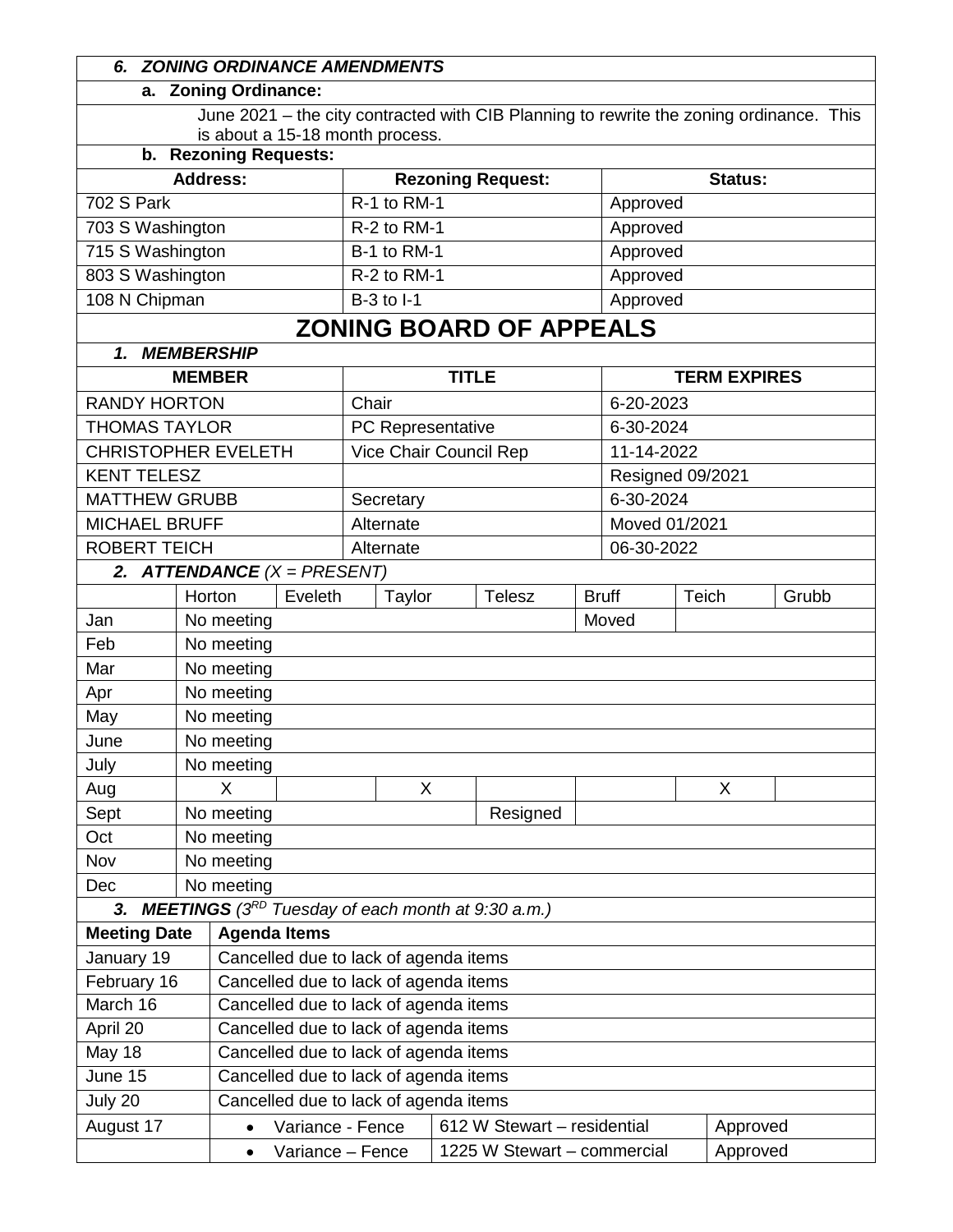| September 21 | Cancelled due to lack of agenda items |
|--------------|---------------------------------------|
| October 19   | Cancelled due to lack of agenda items |
| November 16  | Cancelled due to lack of agenda items |
| December 21  | Cancelled due to lack of agenda items |
|              | <b>TRAINING</b>                       |
|              | None held in 2021                     |

### **JOINT MEETINGS**

None held in 2021

## **PUBLIC PARTICIPATION PLAN**

The City's Public Participation Plan was adopted October 2017 and will be updated in 2022. Staff will work on reviewing and updating the plan to send recommendations to the Planning Commission and then City Council by July.

The recently approved Master Plan went above recommendations laid out in the participation plan. A committee was formed, a driving tour was conducted, numerous public meetings were held, and drafts of the plan were sent directly to key stakeholders, as was a public survey.

The COVID-19 pandemic has caused many challenges for citizen participation. The city pivoted to holding virtual public meetings, utilizing social media, conducting electronic surveys and more. The city also installed equipment in Council Chambers so public meetings can be live streamed, offering a hybrid participation option of in-person and online.

The city has increased its social media presence to include Facebook, Instagram and Twitter. In 2020, the city started using an email-marketing platform to send out monthly newsletters, bid notifications, employment opportunities, and emergency alerts. Staff continues to use traditional methods of communication as well, such as newspaper postings, mailing letters, and using door hangers when applicable.

## **SURVEY REVIEW AND DEVELOPMENT PROCESS ASSESSMENT**

This section of the annual report is for the Commission to discuss and review the development process. Some helpful questions to cover include:

- Did the Commission receive any surveys regarding the development process?
- Is there anything the Commission can do to receive more surveys?
- Are there changes the Commission can make to address concerns mentioned in the surveys?
- How does the Commission feel the process is working?

As of December 2021, the forms have been reviewed by staff and updated in terms of readability and process flow. Now having one dedicated employee to complete the review process, there seems to be fewer issues in communication and obtaining the appropriate department feedback required for the Planning Commission. This in turn puts a full packet together for the Planning Commission members to make educated decisions.

## **REDEVELOPMENT READY COMMUNITIES**

Based on feedback from communities and partners, the MEDC redesigned the Redevelopment Ready Communities (RRC) program in February 2021. The new program has two paths, the Essentials Path and the Certified Path. There has also been updates to some of the Best Practices. Owosso has selected the Certified Path, which will have more requirements but will also offer enhanced benefits to the community. Items that have been added to the RRC program are noted in red while items that were removed are shown but are crossed out.

|                                                 | <b>REPORT OF</b> | <b>PROGRESS</b>      | <b>PROGRESS</b>      |  |  |  |  |  |
|-------------------------------------------------|------------------|----------------------|----------------------|--|--|--|--|--|
|                                                 | <b>FINDINGS</b>  | <b>REPORT</b>        | <b>REPORT</b>        |  |  |  |  |  |
| <b>CRITERIA</b>                                 | <b>AUGUST 1,</b> |                      |                      |  |  |  |  |  |
|                                                 | 2017             | <b>DECEMBER 2020</b> | <b>DECEMBER 2021</b> |  |  |  |  |  |
| <b>BEST PRACTICE 1: THE PLAN AND ENGAGEMENT</b> |                  |                      |                      |  |  |  |  |  |
|                                                 |                  |                      |                      |  |  |  |  |  |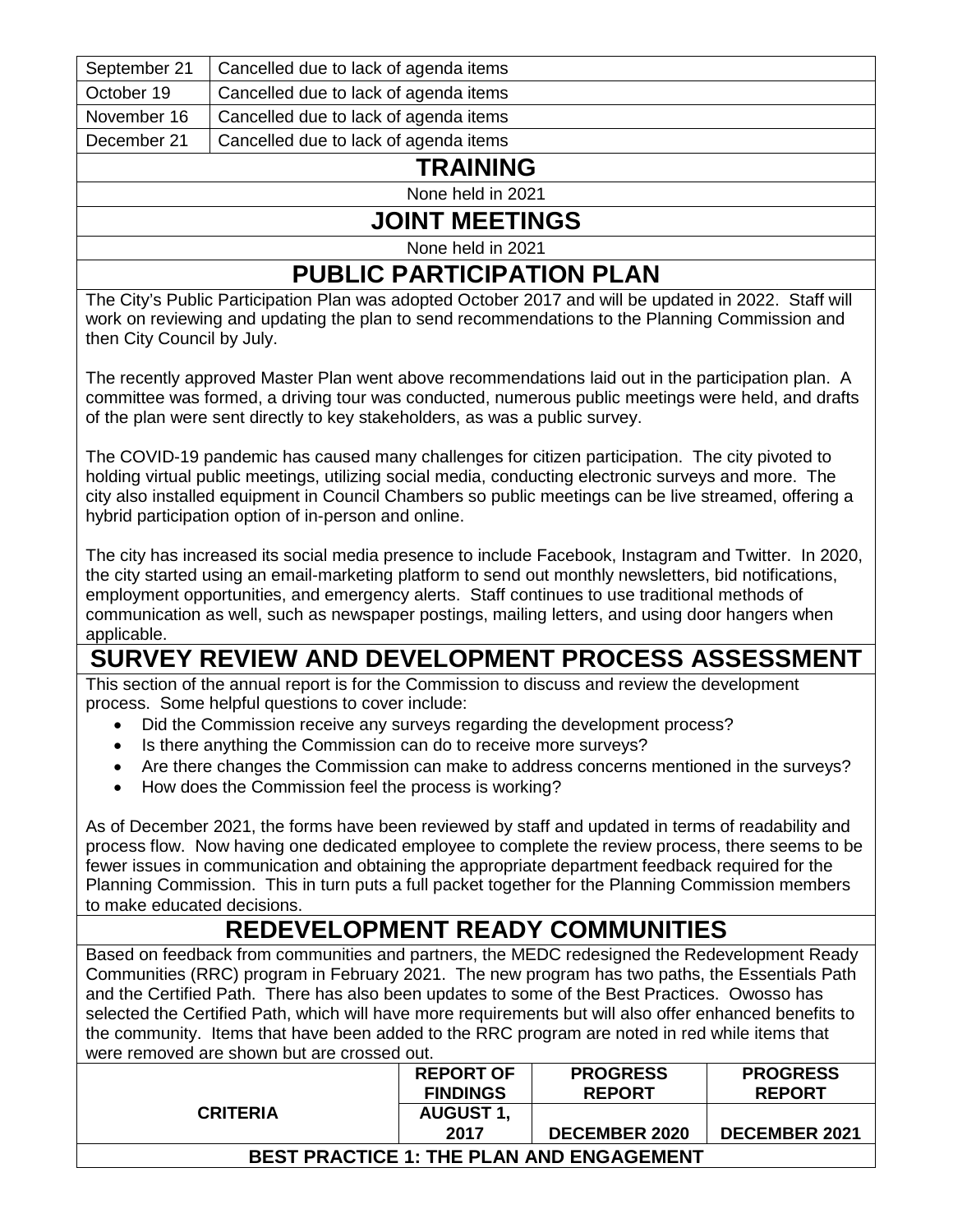| (1.1) The governing body has adopted a<br>Master Plan in the past five years and<br>annually assesses progress.                                                                                      | $\overline{\mathsf{N}}$        | In 63-day public<br>review           | Y - The Master<br>Plan annual<br>assessment will be<br>a component of the<br>Planning<br><b>Commission</b><br><b>Annual Report</b> |
|------------------------------------------------------------------------------------------------------------------------------------------------------------------------------------------------------|--------------------------------|--------------------------------------|------------------------------------------------------------------------------------------------------------------------------------|
| (1.2) The governing body has adopted a<br>Downtown or Corridor Plan.                                                                                                                                 | $\overline{\mathsf{N}}$        | In 63-day public<br>review           | Y (June 2021)                                                                                                                      |
| The governing body has adopted a<br>corridor plan.                                                                                                                                                   |                                |                                      | Y (June 2021)                                                                                                                      |
| (1.3) The governing body has adopted a<br>Capital Improvements Plan.                                                                                                                                 | N                              | Y (Feb. 2020)                        | Y (Feb. 2021)                                                                                                                      |
| (1.4) The community has a Public<br>Participation Plan for engaging a<br>diverse set of community stakeholders<br>and shares outcomes annually.                                                      | $\overline{\mathsf{N}}$        | Y                                    | $Y$ – The plan will<br>need to be<br>reviewed and<br>updated within the<br>next year.                                              |
| The community demonstrates that<br>public participation efforts go beyond<br>the basic methods.                                                                                                      | Y                              | Ÿ                                    | Y                                                                                                                                  |
| The community shares outcomes of<br>public participation processes annually<br>to City Council.                                                                                                      | $\overline{\mathsf{N}}$        | Ÿ                                    | $Y$ – Included in the<br>Planning<br>Commission<br><b>Annual Report</b>                                                            |
|                                                                                                                                                                                                      | <b>BEST PRACTICE 2: ZONING</b> |                                      |                                                                                                                                    |
| $(2.1)$ The governing body has adopted a<br>Zoning Ordinance that aligns with the<br>goals of the current Master Plan.                                                                               | N                              | Will occur after MP<br>update        | June $2021 - \text{begin}$<br>the process and will<br>take approx. 15<br>months to rewrite                                         |
| (2.2) Accessibility and User-friendliness                                                                                                                                                            | $\overline{\mathsf{N}}$        | <b>Will occur after MP</b><br>update | June $2021 - \text{begin}$<br>the process and will<br>take approx. 15<br>months to rewrite                                         |
| (2.3) Concentrated Development: The<br>Zoning Ordinance provides for areas of<br>concentrated development in<br>appropriate locations and encourages<br>the type and form of development<br>desired. | $\overline{\mathsf{N}}$        | Will occur after MP<br>update        | <mark>June 2021 – began</mark><br>the process and will<br>take approx. 15<br>months to rewrite                                     |
| The zoning ordinance includes flexible<br>zoning tools to encourage development<br>and redevelopment.                                                                                                | Y                              | Y                                    | Y                                                                                                                                  |
| (2.4) Housing Diversity: The Zoning<br>Ordinance allows for a variety of<br>housing options.                                                                                                         | Y                              | Ÿ                                    | Y                                                                                                                                  |
| The zoning ordinance includes<br>standards to improve non-motorized<br>transportation.                                                                                                               | N                              | <b>Will occur after MP</b><br>update | June $2021 - \text{begin}$<br>the process and will<br>take approx. 15<br>months to rewrite                                         |
| (2.5) The Zoning Ordinance includes<br>flexible parking requirements.                                                                                                                                | N                              | Will occur after MP<br>update        | June $2021 - \text{begin}$<br>the process and will<br>take approx. 15<br>months to rewrite                                         |
| (2.6) The Zoning Ordinance includes<br>standards for green infrastructure.                                                                                                                           | $\overline{\mathsf{N}}$        | <b>Will occur after MP</b><br>update | June $2021 - \text{begin}$<br>the process and will                                                                                 |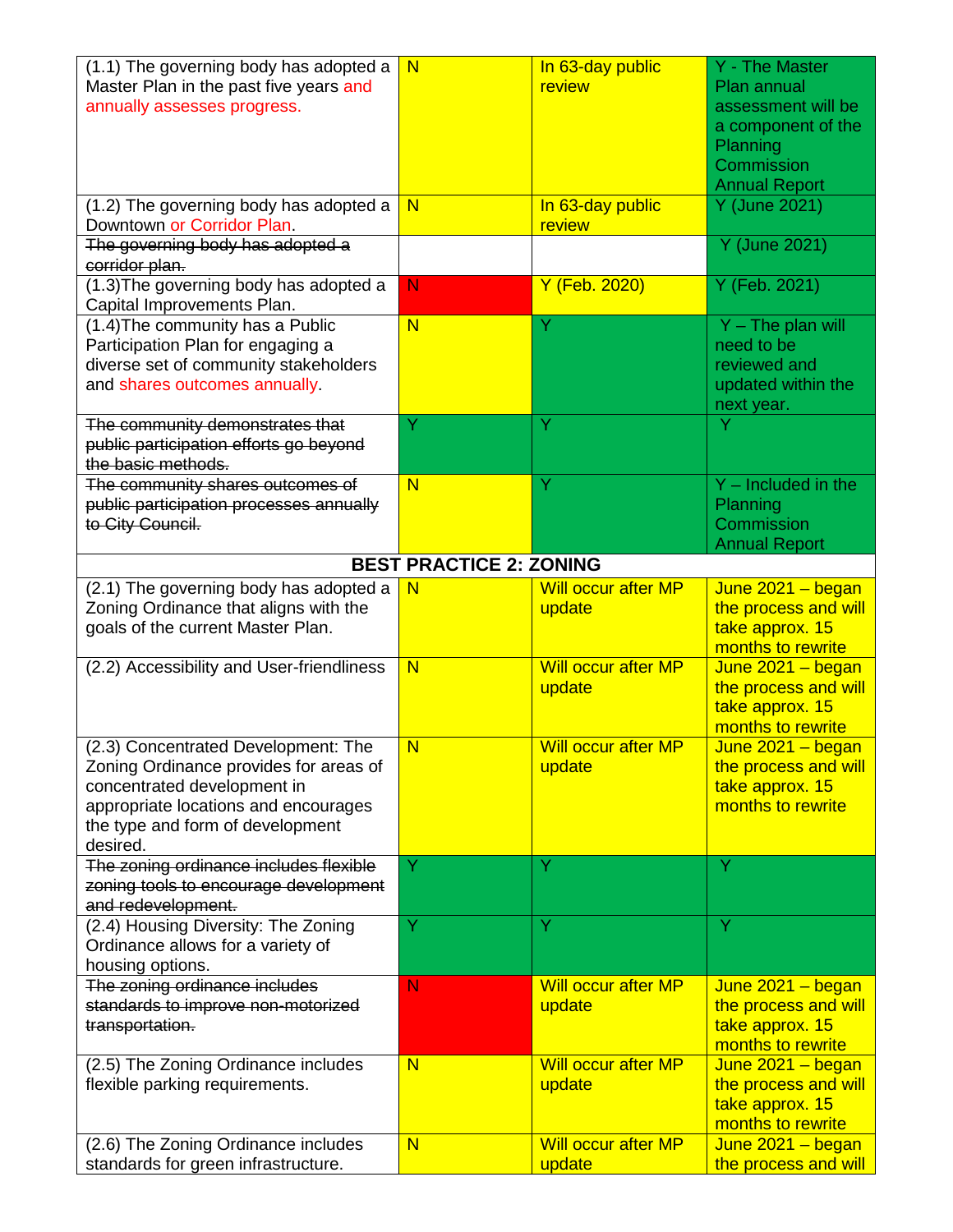|                                                                                                                                                                                                   |                         |                                                | take approx. 15<br>months to rewrite                                                                       |
|---------------------------------------------------------------------------------------------------------------------------------------------------------------------------------------------------|-------------------------|------------------------------------------------|------------------------------------------------------------------------------------------------------------|
|                                                                                                                                                                                                   |                         | <b>BEST PRACTICE 3: DEVELOPMENT REVIEW</b>     |                                                                                                            |
|                                                                                                                                                                                                   |                         |                                                |                                                                                                            |
| (3.1) Defined Processes: The Zoning<br>Ordinance articulates a thorough Site<br>Plan Review process.                                                                                              |                         |                                                |                                                                                                            |
| (3.2) Point of Contact: The community<br>has clearly identified a point of contact<br>for development review activities                                                                           | Ÿ                       | Ÿ                                              | Υ                                                                                                          |
| (3.3) Conceptual Review: The<br>community defines and offers<br>conceptual Site Plan Review meetings<br>for applicants.                                                                           | N                       | Y: Complete & on<br>website                    | Ÿ                                                                                                          |
| The community encourages a<br>developer to seek input from<br>neighboring residents and businesses<br>at the onset of the application process.                                                    | N                       | Ÿ                                              | Y                                                                                                          |
| The appropriate departments engage in<br>joint site plan reviews.                                                                                                                                 | Y                       | Y                                              | Ÿ                                                                                                          |
| (3.4) The community has a clearly<br>documented internal staff review policy                                                                                                                      | N                       | <b>Implemented BS&amp;A</b><br>tracking        |                                                                                                            |
| (3.5) Approval Authority: Approving<br>permitting uses at the Planning<br>Commission or Staff level allows faster<br>approval and respects the<br>administrative nature of development<br>review. |                         |                                                | Ÿ                                                                                                          |
| (3.6) The community annually reviews<br>the fee schedule.                                                                                                                                         | N                       | Y: Complete & on<br>website                    | Y                                                                                                          |
| (3.7) Payment Methods: The community<br>accepts credit card payments and<br>indicates this online                                                                                                 |                         |                                                | Y - Completed<br>November 2021                                                                             |
| (3.8) The community maintains an<br>online Guide to Development that<br>explains policies, procedures and steps<br>to obtain approvals.                                                           | N                       | Y: Complete & on<br>website                    | Y                                                                                                          |
| The community promptly acts on<br>development requests.                                                                                                                                           | $\overline{\mathsf{N}}$ | <b>Implemented BS&amp;A</b><br>tracking        | Y                                                                                                          |
| (3.9) The community has a method to<br>track development projects.                                                                                                                                | N                       | <b>Implemented BS&amp;A</b><br>tracking        | Y                                                                                                          |
| (3.10) Continued Improvement: The<br>community annually reviews the<br>successes and challenges with the Site<br>Plan Review and approval procedures.                                             | N                       | N                                              | Y: The process is<br>reviewed annually<br>as part of Planning<br>Commission<br><b>Annual Report</b>        |
|                                                                                                                                                                                                   |                         | <b>BEST PRACTICE 4: BOARDS AND COMMISSIONS</b> |                                                                                                            |
| (4.1) The community has a clear<br>recruitment and appointment process                                                                                                                            |                         |                                                | The application is<br>online but the<br>appointment<br>process will need to<br>be more clearly<br>defined. |
| (4.2) The community sets expectations<br>for Board and Commission positions.                                                                                                                      | N                       | Y: Complete & on<br>website                    | Ÿ                                                                                                          |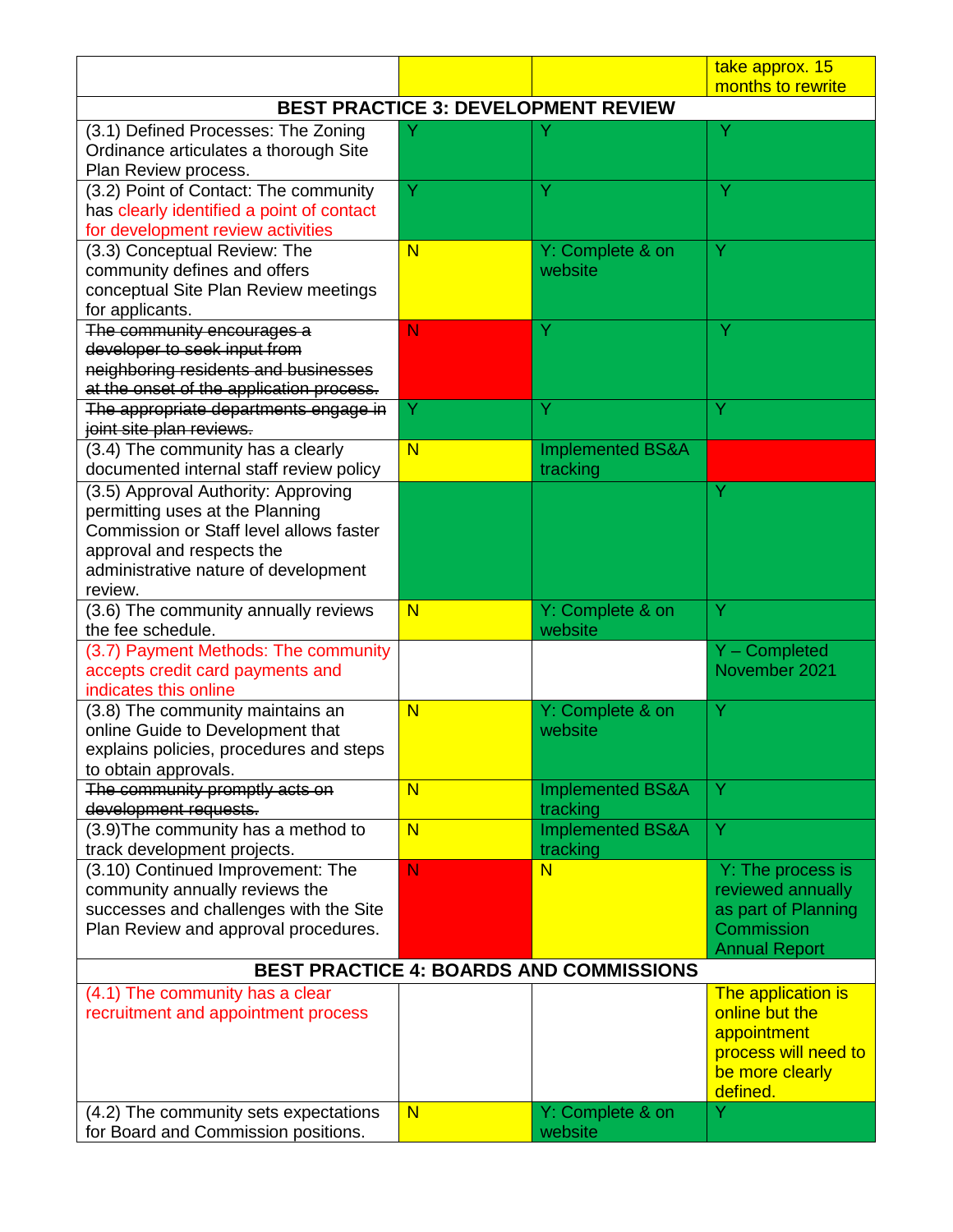| (4.3) The community provides                                           | N                                          | Y: Complete & on                                               |                                         |
|------------------------------------------------------------------------|--------------------------------------------|----------------------------------------------------------------|-----------------------------------------|
| orientation packets to all appointed and                               |                                            | website                                                        |                                         |
| elected members of development                                         |                                            |                                                                |                                         |
| related boards and commissions.                                        |                                            |                                                                |                                         |
| (4.4) Bylaws: The community has                                        |                                            |                                                                | November 2021                           |
| bylaws for boards and commissions<br>available online                  |                                            |                                                                |                                         |
| (4.5) Planning Commission Annual                                       |                                            |                                                                | Y                                       |
| Report: The community issues a                                         |                                            |                                                                |                                         |
| <b>Planning Commission annual report</b>                               |                                            |                                                                |                                         |
| (4.6) Training Strategy: The community                                 |                                            |                                                                | <b>This item</b>                        |
| identifies training goals, funding, how                                |                                            |                                                                | consolidates the 3                      |
| training outcomes are shared,                                          |                                            |                                                                | <b>items below with</b>                 |
| encourages the community and updates                                   |                                            |                                                                | the added task of                       |
| this strategy annually.                                                |                                            |                                                                | updating the                            |
|                                                                        |                                            |                                                                | strategy annually.                      |
|                                                                        |                                            |                                                                | This still needs to                     |
|                                                                        |                                            |                                                                | be completed.                           |
| The community identifies training needs                                | N.                                         | Implemented                                                    |                                         |
| and tracks attendance of the governing                                 |                                            |                                                                |                                         |
| body, boards, commissions and staff.                                   | Ÿ                                          | Ÿ                                                              |                                         |
| The community encourages the<br>governing body, boards, commissions    |                                            |                                                                | Ÿ                                       |
| and staff to attend trainings.                                         |                                            |                                                                |                                         |
| The community shares information                                       | N                                          | N                                                              | <b>Y: Virtual Clerk</b>                 |
| between the governing body, boards,                                    |                                            |                                                                |                                         |
| commissions and staff.                                                 |                                            |                                                                |                                         |
| (4.7) Joint Meetings: The community                                    |                                            |                                                                | N                                       |
| holds joint meetings with boards and                                   |                                            |                                                                |                                         |
|                                                                        |                                            |                                                                |                                         |
| commissions                                                            |                                            |                                                                |                                         |
| <b>BEST PRACTICE 5: ECONOMIC DEVELOPMENT AND MARKETING</b>             |                                            |                                                                |                                         |
| (5.1) The community has approved an                                    | N                                          | Included in the new                                            | June 2021 adopted                       |
| Economic Development Strategy and                                      |                                            | <b>Master Plan</b>                                             | <b>Master Plan. The</b>                 |
| annually assesses.                                                     |                                            |                                                                | plan will be                            |
|                                                                        |                                            |                                                                | reviewed annually                       |
|                                                                        |                                            |                                                                | with the Master                         |
|                                                                        |                                            |                                                                | Plan as part of the                     |
|                                                                        |                                            |                                                                | Planning                                |
|                                                                        |                                            |                                                                | Commission                              |
|                                                                        |                                            |                                                                | <b>Annual Report</b>                    |
| The community annually reviews the                                     | N.                                         | N                                                              | N                                       |
| economic development strategy.                                         |                                            |                                                                | Y                                       |
| (5.2) Incentives Policies: The<br>community has adopted policies to    |                                            |                                                                |                                         |
| guide economic development incentives                                  |                                            |                                                                |                                         |
| (5.3) The community has developed a                                    | N                                          | N                                                              | N                                       |
| marketing strategy plan.                                               |                                            |                                                                |                                         |
| The community has an updated, user-                                    | N                                          | N                                                              | N                                       |
| friendly municipal website.                                            |                                            |                                                                |                                         |
|                                                                        |                                            | <b>BEST PRACTICE 6: PRIORITY REDEVELOPMENT SITES</b>           |                                         |
|                                                                        | (USED TO BE BEST PRACTICE 5)               |                                                                |                                         |
|                                                                        |                                            | Best Practice 6 is for communities that are already certified. |                                         |
|                                                                        | MEDC will provide support for these items. |                                                                |                                         |
| (6.1) The community identifies and<br>prioritizes redevelopment sites. | N                                          | Included in the new<br><b>Master Plan</b>                      | June 2021 adopted<br><b>Master Plan</b> |